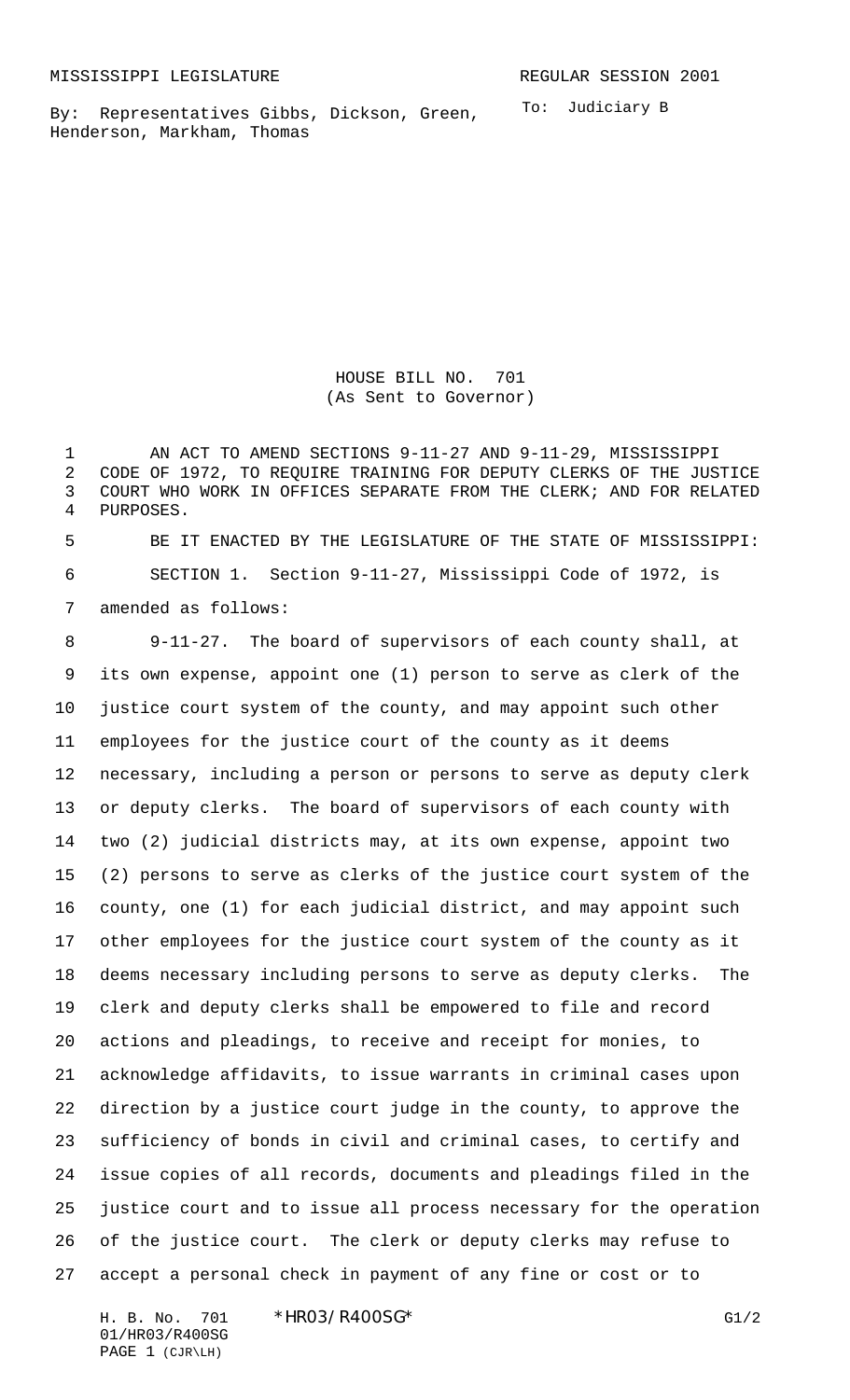satisfy any other payment required to be made to the justice court. All orders from the justice court judge to the clerk of the justice court shall be written. All cases, civil and criminal, shall be assigned by the clerk to the justice court judges of the county in the manner provided in Section 11-9-105 and Section 99-33-2. A deputy clerk who works in an office separate from the clerk and who is the head deputy clerk of the separate office may be designated to be trained as a clerk as

provided in Section 9-11-29.

 SECTION 2. Section 9-11-29, Mississippi Code of 1972, is amended as follows:

 9-11-29. (1) Within ninety (90) days after appointment, every person appointed as clerk of the justice court under the provisions of **\* \* \*** Section 9-11-27, or a deputy clerk designated to receive training under Section 9-11-27, shall file annually in the office of the circuit clerk a certificate of completion of a course of training and education conducted by the Mississippi Judicial College of the University of Mississippi Law Center.

 (2) Every person appointed as clerk and deputy clerk of the justice court shall, before entering into the duties of the position, give bond, with sufficient surety, to be payable, conditioned and approved as provided by law and in the same manner as other county officers, in a penalty equal to Fifty Thousand Dollars (\$50,000.00); and any party interested may proceed on such bond in a summary way, by motion in any court having jurisdiction of the same, against the principal and sureties, upon giving five (5) days' previous notice. The cost of such bond shall be paid by the county.

 (3) Upon the failure of any person appointed as clerk of the justice court to file the certificates of completion as provided in subsection (1) of this section, such person shall not be allowed to carry out any of the duties of the office of clerk of

H. B. No. 701 \*HR03/R400SG\* 01/HR03/R400SG PAGE 2 (CJR\LH)